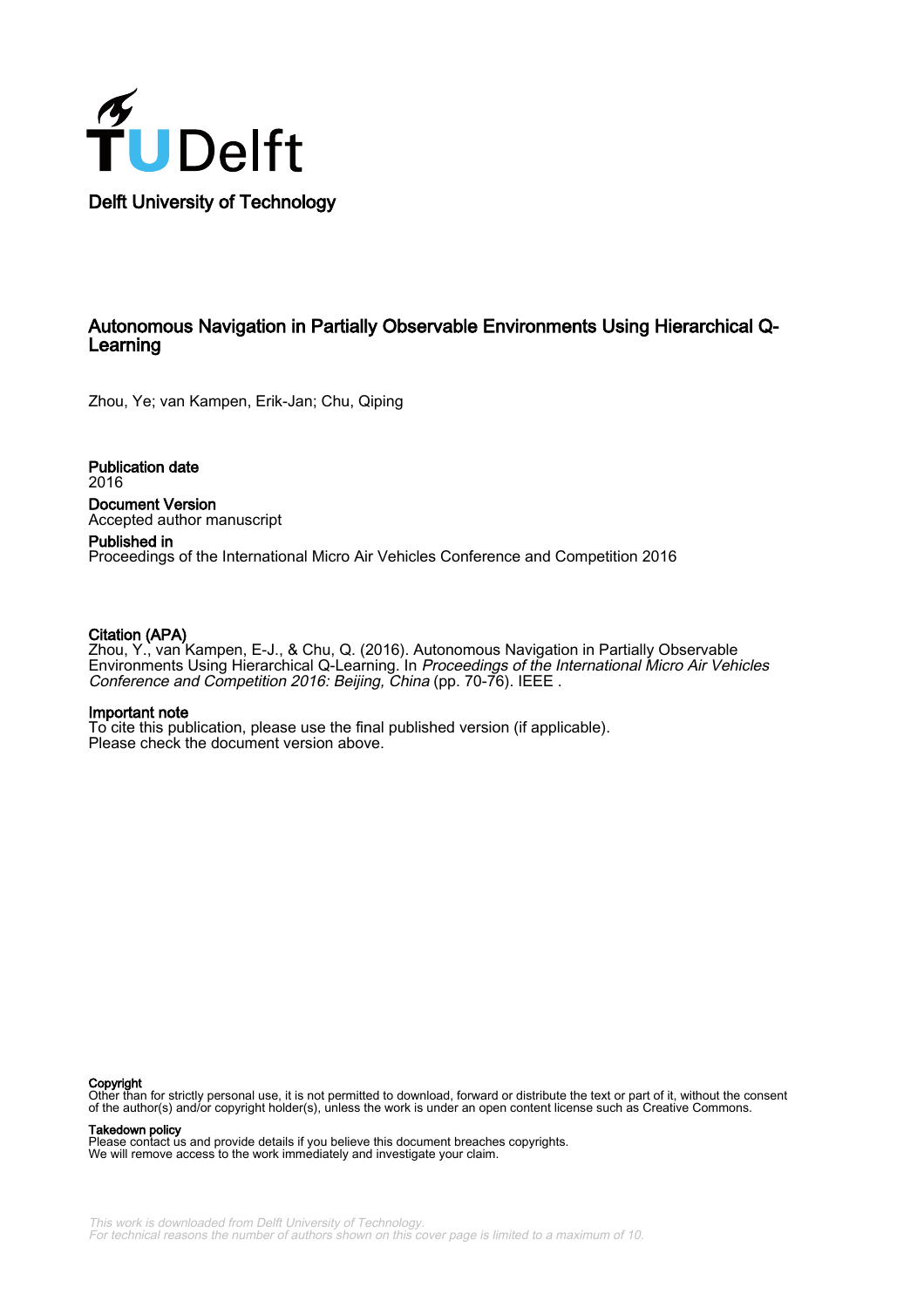# **Incremental Model Based Heuristic Dynamic Programming for Nonlinear Adaptive Flight Control**

Y. Zhou  $*$  E. van Kampen, and Q. P. Chu Delft University of Technology, 2629HS Delft, The Netherlands

#### **A**BSTRACT

**T**his paper presents a new and effective approach, incremental model based heuristic dynamic programming, to design an adaptive nearoptimal controller without a-prior knowledge of the dynamic model. Both traditional heuristic dynamic programming algorithm and incremental model based heuristic dynamic programming algorithm are provided and applied to an illustrative on-line learning task. The system dynamics are completely unknown at the beginning, and the agent learns the local system models and the control policies on-line to follow a reference signal. It was found that using incremental models in heuristic dynamic programming can avoid off-line learning of the system model and help to accelerate the on-line learning. This proposed method can potentially design a near-optimal controller for autonomous flight of unmanned aerial vehicles without a-prior knowledge of the system dynamics.

## **1 INTRODUCTION**

Control of a complex, nonlinear flying vehicle without sufficient knowledge of the system dynamics is a challenging problem to maintain functionality and safety in aviation. Until recent decades, adaptive control methods allow certain levels of robustness and fault-tolerance to be achieved. These methods in some form or another rely on off-line or/and online identification of air vehicles' dynamics and adaptation of control laws when necessary. However, on-line identification of unknown dynamical systems is not a trivial task especially when the system is complex and highly nonlinear.

In recent years, Adaptive/Approximate Dynamic Programming (ADP), which obtains approximately optimal solutions of the Hamilton-Jacobi-Bellman (HJB) equations, has been actively researched to solve nonlinear, optimal, faulttolerant control problems [1, 2, 3, 4, 5]. Different from traditional Reinforcement Learning (RL) methods, ADP applies a function approximator with parameters to approximate the value/cost function to solve optimality problems with large or continuous state spaces on-line and to tackle the 'curse of dimensionality', which traditional RL methods often confront with [6, 7]. Adaptive Critic Designs (ACDs), which are also known as actor-critic designs, constitute a class of ADP methods that separate evaluation and improvement using parametric structures [2].

The most basic form and widely used structure of ACD is Heuristic Dynamic Programming (HDP). An action independent heuristic dynamic programming controller consists of an actor, a critic and an approximated plant structure connected between the actor and the critic [2, 6, 7]. An alternative approach is Action Dependent Heuristic Dynamic Programming (ADHDP), which does not need plant approximation, but has a direct connection from the output of the actor network to the input of the critic network. However, from the theoretical perspective, the actor output is not necessarily an input to the critic for estimating the optimal value function. From the practical point of view, extra input will increase the complexity of the critic network. Furthermore, some research has investigated the difference between HDP and ADHDP, and found that HDP controller with the approximated plant dynamics can operate in a wider range of flight conditions and has a higher success learning ratio in controlling an F-16 model [8]. Therefore, in this paper, only HDP, which refers to action independent heuristic dynamic programming, is considered.

Neural networks are most widely used as function approximators to approximate plants. However, this method has two main drawbacks which may lead to failure when applied in practice. First, on-line identification of the plant using neural networks needs certain time to approximate feasible model, which may even need an off-line identification beforehand. Second, neural networks may add two sources of errors. One is lacking adequate computing power when neural networks are used to perform the least-square approximation of the desired cost-to-go function. Another is that the function approximator is trained from a simulation model which might not be correct due to the unknown system [9].

Incremental methods are able to deal with system nonlinearity. These methods compute the required control increment instead of the total control input. However, some parts of the system model are still required in order to complete the design process [10, 11, 12]. Incremental Approximate Dynamic Programming (iADP) was developed for the first time to control nonlinear unknown systems without using models. This control strategy uses a quadratic function to approximate the value function [13, 14].

In this paper, an action independent Heuristic Dynamic

<sup>∗</sup>Email address(es): Y.Zhou-6@tudelft.nl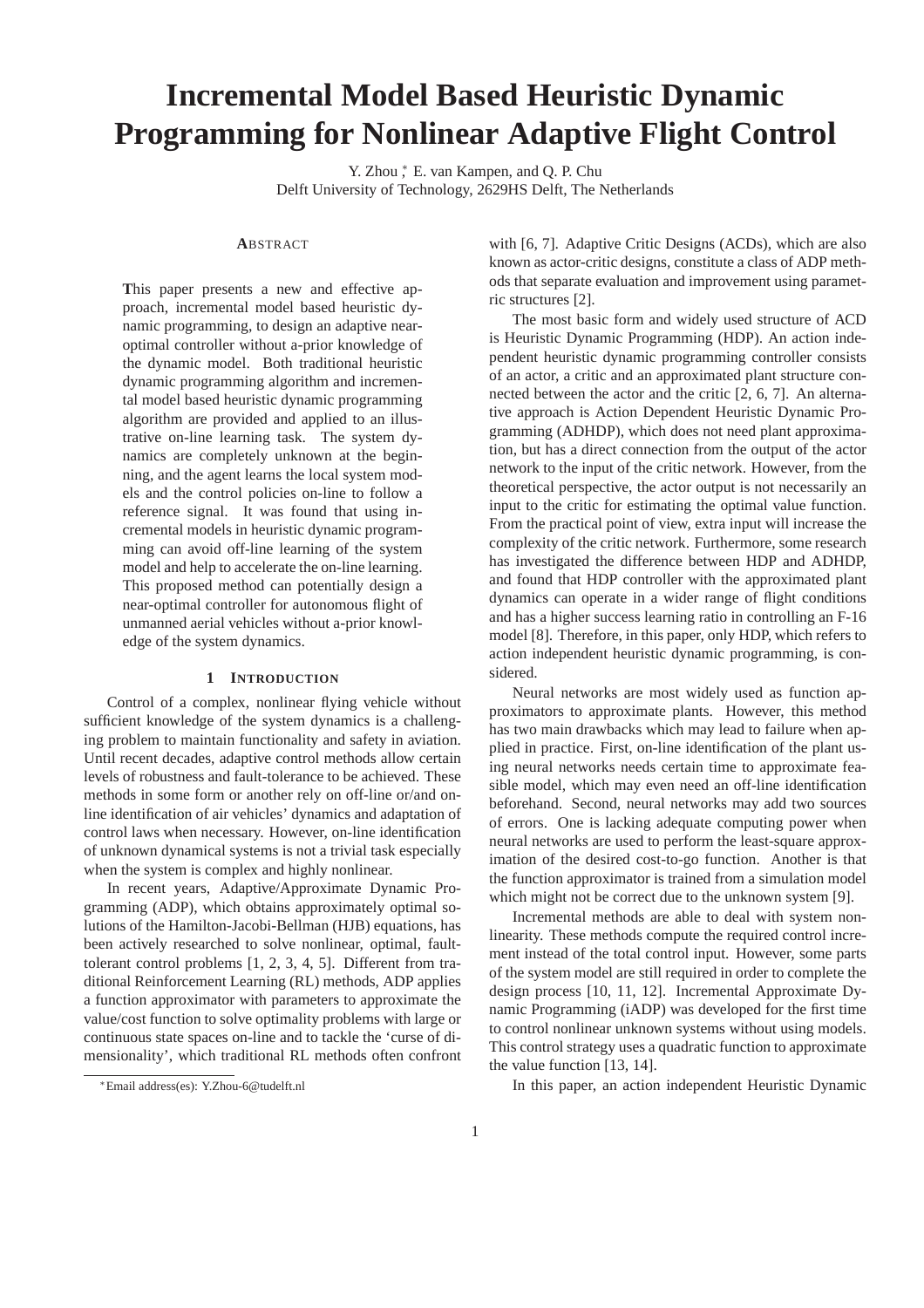Programming controller using incremental models, which is named *Incremental model based Heuristic Dynamic Programming* (IHDP), is developed as a model-free adaptive control approach for nonlinear unknown systems. This is called a model-free approach, because it does not need any a priori model information at the beginning of the algorithm nor online identification of nonlinear systems, but only the on-line identified linear incremental model. The incremental form of a nonlinear dynamic system is actually a linear time-varying approximation of the original system assuming sufficiently high sample rate for discretization. As the plant to be controlled in this paper is nonlinear, the IHDP is therefore developed based on the linearized incremental model of the original nonlinear system. This algorithm can be seen as an extension to the algorithm developed in [13, 14] with more general value function approximaters.

The rest of the paper is structured as follows. An HDP algorithm with a widely used neural network plant approximator is introduced and designed in section 2. An IHDP algorithm using incremental approach is first presented in section 3. Then, in section 4, the two algorithms are applied to an illustrative application, and the results are compared and discussed, showing how much the IHDP method can improve the performance. The last part concludes the advantages and disadvantages of using the incremental approach with HDP, and addresses the challenges and possibilities of the future research.

#### **2 HEURISTIC DYNAMIC PROGRAMMING**

Similar to other ADP methods, action independent Heuristic Dynamic Programming (HDP) algorithms operate by alternating between two steps: policy evaluation, implemented by the critic, and policy improvement, implemented by the actor [14, 9]. Fig.1 is a schematic diagram of an HDP controller, which uses 3 Neural Networks to approximate actor, critic, and system dynamics with weights  $w_a$ ,  $w_c$ , and  $w_m$ , respectively.



Figure 1: Architecture of HDP using Neural Networks to approximate system model

*2.1 HDP using Neural Networks to approximate system model*

## **2.1.1 Critic**

The critic network is used to approximate the state-value function  $V(x_t)$ , which is the cumulative future rewards from any initial state  $\mathbf{x}_t$ :

$$
V^{\mu}(\mathbf{x}_t) = \sum_{i=t}^{\infty} \gamma^{i-t} c_t,
$$
 (1)

where  $\mu$  is the *current policy* for this algorithm,  $\gamma$  is called *discount factor* or *forgetting factor*, which is a scalar with  $0 < \gamma < 1$ , and  $c_t$  is the *one-step cost function*. The discount factor ensures that the cost for any state is finite and provides a reasonable evaluation and approximation to infinite-horizon problems as well as problems involving a finite but very large number of stages. By adjusting  $\gamma$ , it is able to control the extent to which the short-term cost or long-term cost is concerned [9].

To minimize the cost of the system approaching its goal, the one-step cost function is defined quadratically as a function of the difference between the current state and the desired state, as follows:

$$
c_t = c(\mathbf{x}_t, \mathbf{d}_t) = (\mathbf{x}_t - \mathbf{d}_t)^T Q (\mathbf{x}_t - \mathbf{d}_t),
$$
 (2)

where  $\mathbf{d}_t$  is the reference track,  $Q$  is a positive definite matrix. To normalize the effect of each state, we usually use normalization factors in the  $Q$  matrix. Thus, we let  $Q$  be a diagonal matrix, and Eq. 2 can be rewritten as follows:

$$
c_t = \sum_{i=1}^{n} (\zeta_i)^2 \cdot \left(\frac{x_{t,i} - d_{t,i}}{x_{max,i}}\right)^2,
$$
 (3)

where  $\zeta_i$  is a given weight to indicate the importance of the cost for the i-th state approaching the desired track.

Actor-Critic methods are on-policy Temporal Difference (TD) methods, which continually estimate the cost-to-go for the current policy by updating the critic, and change the policy towards greediness by updating the actor at the same time [15]. The evaluation of the critic is the TD error:

$$
e_c(t) = c_{t-1} + \gamma \widehat{V}(\mathbf{x}_t) - \widehat{V}(\mathbf{x}_{t-1}),
$$
\n(4)

where  $\widehat{V}(\mathbf{x}_t)$  is the approximated cost-to-go from state  $\mathbf{x}_t$  under current policy. Note that  $\widehat{V}$  is a function of  $\mathbf{x}_t$  and  $\mathbf{w}_c(t)$ with a static neural network structure. The target for the critic update is  $c_{t-1} + \gamma V(\mathbf{x}_t)$ .

The critic network tries to minimize the defined error function:

$$
E_c(t) = \frac{1}{2}e_c^2(t).
$$
 (5)

Therefore, the weights of the critic network are updated according to a gradient-descent algorithm with a learning rate  $\eta_c$ :

$$
\mathbf{w}_c(t+1) = \mathbf{w}_c(t) + \Delta \mathbf{w}_c(t), \tag{6}
$$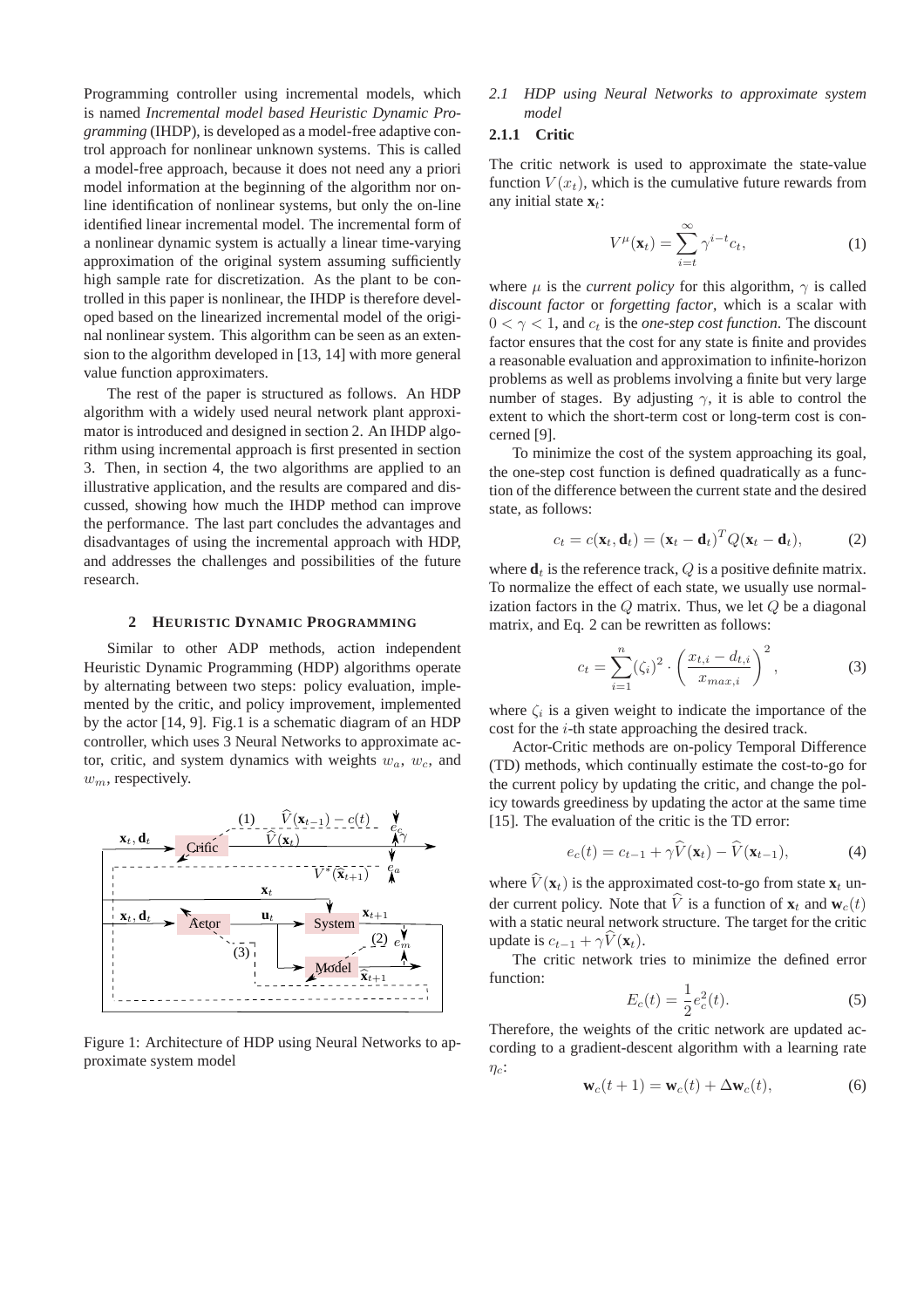where

$$
\Delta \mathbf{w}_c(t) = -\eta_c \cdot \frac{\partial E_c(t)}{\partial \mathbf{w}_c(t)}
$$
  
=  $-\eta_c \cdot \frac{\partial E_c(t)}{\partial \hat{V}(\mathbf{x}_t)} \cdot \frac{\partial \hat{V}(\mathbf{x}_t)}{\partial \mathbf{w}_c(t)}$ . (7)

With a fixed policy and converged critic, the neural network parameters  $\mathbf{w}_c(t)$  will be constant.

#### **2.1.2 Actor**

The actor is used to find the policy which minimizes the difference between the defined cost-to-go function  $V(\mathbf{x}_t)$  and the goal  $V^*(t)$ :

$$
E_a(t) = \frac{1}{2}e_a^2(t),
$$
 (8)

$$
e_a(t) = \widehat{V}(\mathbf{x}_t) - V^*(t), \tag{9}
$$

where the goal  $V^*(t)$  is set to 0.

The policy is determined by the weights of the actor network. However, updating the actor network is more complicated, since it involves the critic network and the model network. Fig. 1 shows that, through the 3rd back-propagation direction, the actor weights affect cost-to-go function  $V(\mathbf{x}_{t+1})$ through affecting  $\mathbf{x}_{t+1}$  and  $\mathbf{u}_t$ . Thus, the actor network weights can be updated according to the gradient-descent algorithm with a learning rate  $\eta_a$ :

$$
\mathbf{w}_a(t+1) = \mathbf{w}_a(t) + \Delta \mathbf{w}_a(t), \tag{10}
$$

where

$$
\Delta \mathbf{w}_a(t) = -\eta_a \cdot \frac{\partial E_a(t+1)}{\partial \mathbf{w}_a(t)} \n= -\eta_a \cdot \frac{\partial E_a(t+1)}{\partial \hat{V}(\mathbf{x}_{t+1})} \frac{\partial \hat{V}(\mathbf{x}_{t+1})}{\partial \mathbf{x}_{t+1}} \frac{\partial \mathbf{x}_{t+1}}{\partial \mathbf{u}_t} \frac{\partial \mathbf{u}_t}{\partial \mathbf{w}_a(t)}.
$$
\n(11)

The approximated system model can be used to estimate the next state  $\mathbf{x}_{t+1}$  with an input  $\mathbf{u}_t$ . This helps to get the useful term  $\frac{\partial \hat{\mathbf{x}}(t+1)}{\partial \mathbf{u}_t}$  approximating  $\frac{\partial \mathbf{x}_{t+1}}{\partial \mathbf{u}_t}$  in updating the actor network [8]. Therefore, Eq. 11 can be rewritten as follows:

$$
\Delta \mathbf{w}_a(t) = -\eta_a \frac{\partial E_a(t+1)}{\partial \hat{V}(\widehat{\mathbf{x}}_{t+1})} \frac{\partial \widehat{V}(\widehat{\mathbf{x}}_{t+1})}{\partial \widehat{\mathbf{x}}_{t+1}} \frac{\partial \widehat{\mathbf{x}}_{t+1}}{\partial \mathbf{u}(t)} \frac{\partial \mathbf{u}(t)}{\partial \mathbf{w}_a(t)}.
$$
 (12)

#### **2.1.3 Model**

The model network approximates the system dynamics and gives the estimated next state  $\hat{\mathbf{x}}_{t+1}$  as output. The next state is a function of input  $\mathbf{u}_t$  and the network parameters  $\mathbf{w}_m(t)$ with a fixed neural network structure:  $\hat{\mathbf{x}}_{t+1}(\mathbf{u}_t, \mathbf{w}_m(t))$ . The update of the model network is by minimizing the difference between the measured state  $\mathbf{x}_t$  and the estimated state  $\hat{\mathbf{x}}_t$ :

$$
E_m(t) = \frac{1}{2}e_m^2(t),
$$
\n(13)

where

$$
e_m(t) = \mathbf{x}_t - \hat{\mathbf{x}}_t. \tag{14}
$$

The model network weights are updated according to the gradient-descent algorithm with a learning rate  $\eta_m$ :

$$
\mathbf{w}_m(t+1) = \mathbf{w}_m(t) + \Delta \mathbf{w}_m(t), \tag{15}
$$

where

$$
\Delta \mathbf{w}_m(t) = -\eta_m \cdot \frac{\partial E_m(t+1)}{\partial \mathbf{w}_m(t)}
$$
  
= 
$$
-\eta_m \cdot \frac{\partial E_m(t+1)}{\partial \hat{\mathbf{x}}_{t+1}} \frac{\partial \hat{\mathbf{x}}_{t+1}}{\partial \mathbf{w}_m(t)}.
$$
 (16)

#### *2.2 HDP training by back-propagation*

The actor, critic and model neural networks in this paper are all Multilayer Perceptrons (MLP), which consist of multiple, fully connected, and feedforward layers of nodes. Each neural network has an input layer, a hidden layer and an output layer. Each node in hidden layers is a neuron with a continuous, nonlinear hyperbolic tangent activation function σ:

$$
\sigma(y) = \frac{1 - e^{-y}}{1 + e^{-y}}.\tag{17}
$$

At each point, it has a positive derivative:

$$
\frac{\partial \sigma(y)}{\partial y} = \frac{1}{2} (1 - \sigma(y)^2). \tag{18}
$$

In fully connected multilayer neural networks, the input of the  $(n + 1)$ -th layer consists of the outputs of the *n*-th layer and sometimes also a bias term  $b_n$ . When the neural network has  $I$  inputs,  $J$  hidden neurons, and  $K$  outputs, the neural network weight from  $i$ -th input layer neuron to  $j$ -th hidden layer neuron is  $w_{ji} (i = 1, ..., I + 1, j = 1, ..., J)$ , and the weight from  $j$ -th hidden layer neuron to  $k$ -th output layer neuron is  $w_{ki}$  ( $j = 1, ..., J + 1, k = 1, ..., K$ ). Thus, the feedforward neural networks from  $i$ -th input layer (noted as superscript in) neuron to  $i$ -th neuron of the hidden layer (noted as superscript  $hi$ ) can be described as follows:

$$
\sigma_j^{hi}(t) = \frac{1 - e^{-y_j^{hi}(t)}}{1 + e^{-y_j^{hi}(t)}},\tag{19}
$$

$$
y_j^{hi}(t) = \sum_{i=1}^{I+1} w_{ji}^{hi}(t) x_i^{in}(t),
$$
\n(20)

where,  $\sigma_j^{hi}(t)$  is the output of the j-th hidden layer neuron,  $y_j^{hi}(t)$  is the network input of the j-th hidden layer neuron,  $w_{ji}^{hi}(t)$  is the weight from the *i*-th input neuron to *j*-th hidden layer neuron at time t, and  $x_i^{in}(t)$  is the *i*-th input of the hidden layer, which consists  $I$  inputs of the system and the bias term  $b^{in}$ . The feedforward neural networks from j-th hidden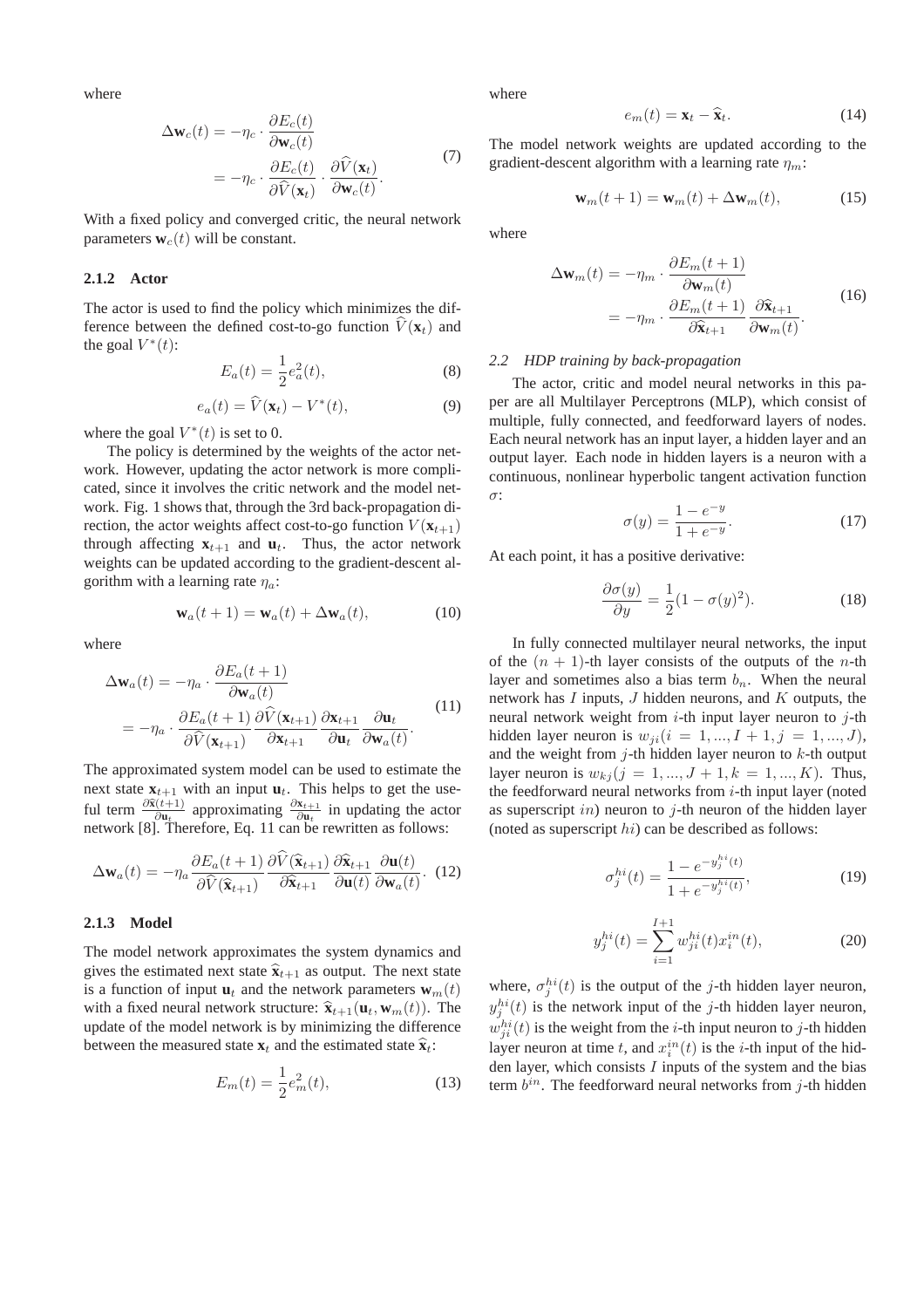layer neuron to  $k$ -th output layer (noted as superscript *out*) neuron can be described as follows:

$$
y_k^{out}(t) = \sum_{j=1}^{J+1} w_{kj}^{out}(t) x_j^{hi}(t),
$$
 (21)

where,  $y_k^{out}(t)$  is the output of the k-th output layer neuron,  $w_{kj}^{out}(t)$  is the weight from the j-th hidden layer neuron to *k*-th output layer neuron at time *t*, and  $x_j^{hi}(t)$  is the *j*th input of output layer, which consists  $J$  outputs of the hidden layer neurons and a bias term  $b^{hi}$ .

Because the output of a hyperbolic tangent function is bounded with  $(-1, 1)$ , and the outputs of the neural network is a summation with parameters, the neural network with bias items can approximate any value theoretically. Thus, the output of the neural networks is written as  $O(t)$ :

$$
\mathbf{O}(t) = \mathbf{y}^{out}(t) \n= [y_1^{out}(t), y_2^{out}(t), ..., y_K^{out}(t)]^T.
$$
\n(22)

#### **2.2.1 Critic and Model**

To update the critic and model network weights (through the 1st and 2nd back-propagation directions in Fig. 1) according to Eq. 7 and Eq. 16, the partial derivative of the network output with respect to the network weights is needed:

$$
\frac{\partial E}{\partial w} = \frac{\partial E}{\partial \mathbf{O}(t)} \frac{\partial \mathbf{O}(t)}{\partial w(t)}.
$$
(23)

To be more specific, the partial derivative of each network output  $y_k^{out}(t)$  with respect to the network weights from the hidden layer to the output layer  $w_{kj}^{out}(t)$  and the weights from the input layer to the hidden layer  $w_{ji}^{hi}(t)$  is shown below, respectively:

$$
\frac{\partial y_k^{out}(t)}{\partial w_{kj}^{out}(t)} = x_j^{hi}(t),\tag{24}
$$

$$
\frac{\partial y_k^{out}(t)}{\partial w_{ji}^{hi}(t)} = \frac{\partial y_k^{out}(t)}{\partial \sigma_j^{hi}(t)} \cdot \frac{\partial \sigma_j^{hi}(t)}{\partial y_j^{hi}(t)} \cdot \frac{\partial y_j^{hi}(t)}{\partial w_{ji}^{hi}(t)}
$$
\n
$$
= w_{kj}^{out}(t) \cdot \frac{1}{2} (1 - \sigma_j^{hi}(t)^2) \cdot x_i^{in}(t).
$$
\n(25)

## **2.2.2 Actor**

To update the actor network weights, the network error  $E_a$ go through the critic network, model network, and finally the actor network along the 3rd back-propagation directions in Fig. 1. Thus, the partial derivative of the network output with respect to the network input  $x_i^{in}$  ( $i = 1, ..., I$ ) is also needed for the term  $\frac{\partial \widehat{V}(\widehat{\mathbf{x}}_{t+1})}{\partial \widehat{\mathbf{x}}_{t+1}}$  and  $\frac{\partial \widehat{\mathbf{x}}_{t+1}}{\partial \mathbf{u}(t)}$  in Eq. 12 to update the weights:

$$
\frac{\partial \mathbf{O}(t)}{\partial \mathbf{x}^{in}} = \frac{\partial \mathbf{O}(t)}{\mathbf{y}^{out}(t)} \frac{\mathbf{y}^{out}(t)}{\partial \mathbf{x}^{in}}.
$$
 (26)

The partial derivative of the  $k$ -th output with respect to the  $i$ -th input can be calculated as follows:

$$
\frac{\partial y_k^{out}(t)}{\partial x_i^{in}} = \sum_{j=1}^J \left[ \frac{\partial y_k^{out}(t)}{\partial \sigma_j^{hi}(t)} \cdot \frac{\partial \sigma_j^{hi}(t)}{\partial x_i^{in}} \right]
$$
\n
$$
= \sum_{j=1}^J \left[ w_{kj}^{out}(t) \cdot \frac{1}{2} (1 - \sigma_j^{hi}(t)^2) w_{ji}^{hi}(t) \right].
$$
\n(27)

#### **3 INCREMENTAL HEURISTIC DYNAMIC PROGRAMMING**

Fig.2 is the diagram for implementation of an Incremental model based Heuristic Dynamic Programming (IHDP) controller. It uses 2 Neural Networks to approximate the actor and critic with weights  $w_a$  and  $w_c$ , and an incremental model to find the system dynamics at a certain moment. The updating of the critic weights is the same as updating critic in HDP algorithm, which will not be reiterated in this section. This section focus on the new idea of using the incremental approach to approximate  $\frac{\partial x(t+1)}{\partial u(t)}$  in Eq. 11 as part of updating actor.



Figure 2: Architecture of HDP using incremental approach to approximate system model

## *3.1 HDP using incremental approach*

## **3.1.1 Incremental Model**

Many physical system, such as aircraft, are highly non-linear and can be generally given as follows:

$$
\dot{\mathbf{x}}(t) = f[\mathbf{x}(t), \mathbf{u}(t)],\tag{28}
$$

$$
\mathbf{y}(t) = h[\mathbf{x}(t)],\tag{29}
$$

where Eq. 28 is the *kinematic state equation*, in which  $f[\mathbf{x}(t), \mathbf{u}(t)] \in \mathbb{R}^n$  provides the physical evaluation of the state vector over time, Eq. 29 is the *output (observation) equation*, which can be measured using sensors,  $h[\mathbf{x}(t)] \in \mathbb{R}^p$ is a vector denoting the measured output.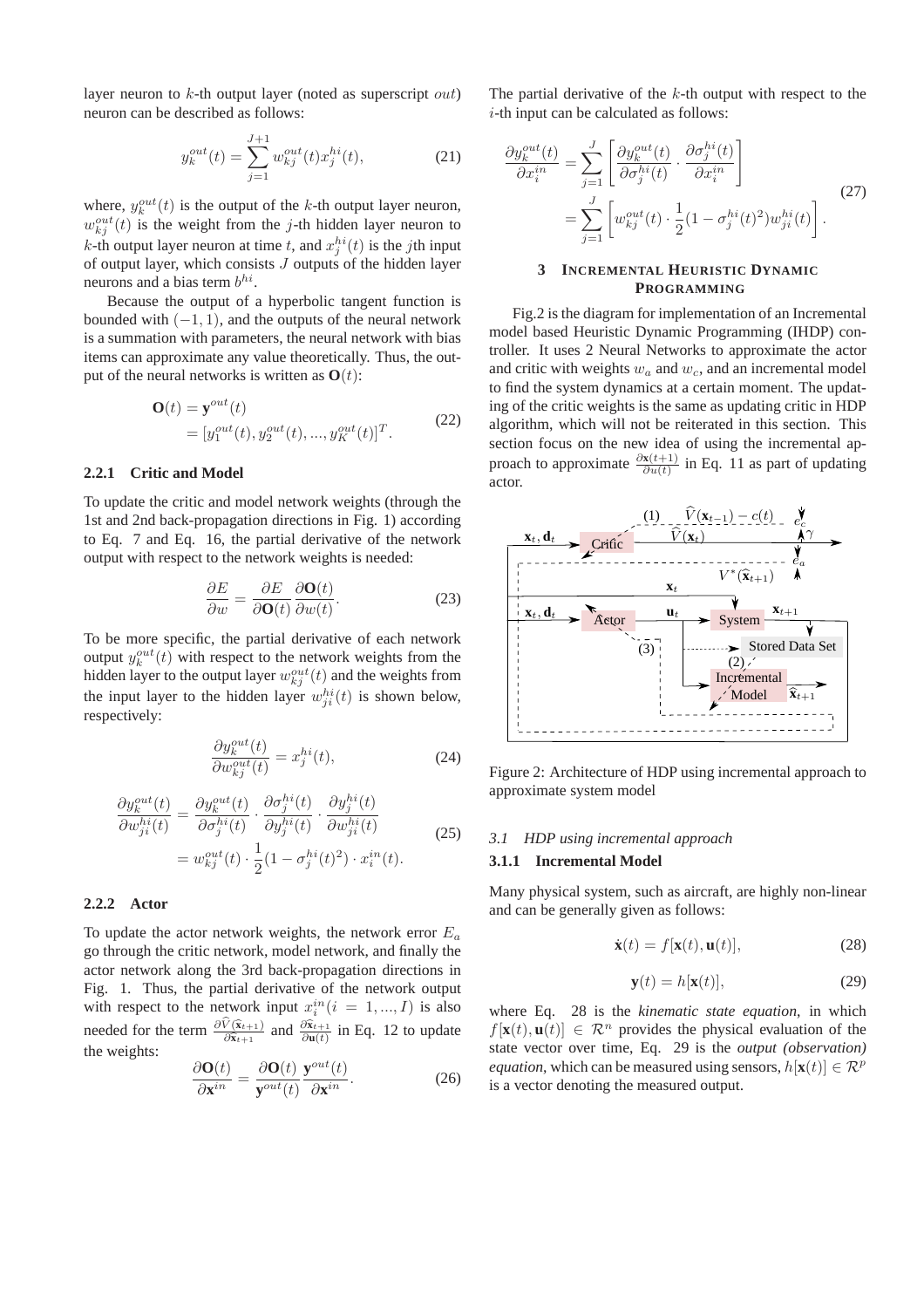The system dynamics around the condition of the system at time  $t_0$  can be linearized approximately by using the firstorder Taylor series expansion:

$$
\dot{\mathbf{x}}(t) \simeq f[\mathbf{x}(t_0), \mathbf{u}(t_0)] \n+ \frac{\partial f[\mathbf{x}(t), \mathbf{u}(t)]}{\partial \mathbf{x}(t)} | \mathbf{x}(t_0), \mathbf{u}(t_0) [\mathbf{x}(t) - \mathbf{x}(t_0)] \n+ \frac{\partial f[\mathbf{x}(t), \mathbf{u}(t)]}{\partial \mathbf{u}(t)} | \mathbf{x}(t_0), \mathbf{u}(t_0) [\mathbf{u}(t) - \mathbf{u}(t_0)] \n= \dot{\mathbf{x}}(t_0) + F[\mathbf{x}(t_0), \mathbf{u}(t_0)][\mathbf{x}(t) - \mathbf{x}(t_0)] \n+ G[\mathbf{x}(t_0), \mathbf{u}(t_0)][\mathbf{u}(t) - \mathbf{u}(t_0)],
$$
\n(30)

where  $F[\mathbf{x}(t), \mathbf{u}(t)] = \frac{\partial f[\mathbf{x}(t), \mathbf{u}(t)]}{\partial \mathbf{x}(t)} \in \mathcal{R}^{n \times n}$  is the *system matrix* at time t, and  $G[\mathbf{x}(t), \mathbf{u}(t)] = \frac{\partial f[\mathbf{x}(t), \mathbf{u}(t)]}{\partial \mathbf{u}(t)} \in \mathcal{R}^{n \times m}$  is the *control effectiveness matrix* at time t.

We assume that the states and state derivatives of the system are measurable, which means  $\Delta\dot{\mathbf{x}}(t)$ ,  $\Delta\mathbf{x}(t)$ ,  $\Delta\mathbf{u}(t)$  are measurable. Under this assumption, the model around time  $t_0$  can be written in the incremental form:

$$
\Delta \dot{\mathbf{x}}(t) \simeq F[\mathbf{x}(t_0), \mathbf{u}(t_0)] \Delta \mathbf{x}(t) + G[\mathbf{x}(t_0), \mathbf{u}(t_0)] \Delta \mathbf{u}(t).
$$
 (31)

This current incremental model can be identified using least squares (LS) techniques and can be used to obtain an approximated value of  $\frac{\partial x(t+1)}{\partial u(t)}$  without using model networks in previous section.

The physical systems are generally continuous, but the data we collect are discrete samples. We assume that the control system has a constant, sufficiently high sampling frequency. With this constant data sampling rate, the non-linear system can be written in a discrete form:

$$
\mathbf{x}_{t+1} = f(\mathbf{x}_t, \mathbf{u}_t), \tag{32}
$$

$$
\mathbf{y}_t = h(\mathbf{x}_t),\tag{33}
$$

where  $f(\mathbf{x}_t, \mathbf{u}_t) \in \mathbb{R}^n$  provides the *system dynamics*, and  $h(\mathbf{x}_t) \in \mathcal{R}^p$  is a vector denoting the measuring system.

By taking the Taylor expansion, we can get the system dynamics linearized around  $x_0$ :

$$
\mathbf{x}_{t+1} = f(\mathbf{x}_t, \mathbf{u}_t)
$$
  
\n
$$
\simeq f(\mathbf{x}_0, \mathbf{u}_0) + \frac{\partial f(\mathbf{x}, \mathbf{u})}{\partial \mathbf{x}}|_{\mathbf{x}_0, \mathbf{u}_0} (\mathbf{x}_t - \mathbf{x}_0)
$$
  
\n
$$
+ \frac{\partial f(\mathbf{x}, \mathbf{u})}{\partial \mathbf{u}}|_{\mathbf{x}_0, \mathbf{u}_0} (\mathbf{u}_t - \mathbf{u}_0).
$$
\n(34)

When  $\Delta t$  is very small,  $\mathbf{x}_{t-1}$  approximates  $\mathbf{x}_t$ . Thus, **x**<sub>0</sub>, **u**<sub>0</sub> in Eq. 34 can be replaced by **x**<sub>0</sub> = **x**<sub>t−1</sub> and **u**<sub>0</sub> = **u**<sub>t−1</sub>, and we obtain the discrete incremental form of this non-linear system:

$$
\mathbf{x}_{t+1} - \mathbf{x}_t \simeq F(\mathbf{x}_{t-1}, \mathbf{u}_{t-1})(\mathbf{x}_t - \mathbf{x}_{t-1}) + G(\mathbf{x}_{t-1}, \mathbf{u}_{t-1})(\mathbf{u}_t - \mathbf{u}_{t-1}),
$$
(35)

$$
\Delta \mathbf{x}_{t+1} \simeq F(\mathbf{x}_{t-1}, \mathbf{u}_{t-1}) \Delta \mathbf{x}_t + G(\mathbf{x}_{t-1}, \mathbf{u}_{t-1}) \Delta \mathbf{u}_t, \quad (36)
$$

where  $F(\mathbf{x}_{t-1}, \mathbf{u}_{t-1}) = \frac{\partial f(\mathbf{x}, \mathbf{u})}{\partial \mathbf{x}}|_{\mathbf{x}_{t-1}, \mathbf{u}_{t-1}} \in \mathbb{R}^{n \times n}$ is the *system transition matrix*, and  $G(\mathbf{x}_{t-1}, \mathbf{u}_{t-1})$  = ∂f(**x**,**u**)  $\frac{f'(\mathbf{x}, \mathbf{u})}{\partial \mathbf{u}}|_{\mathbf{x}_{t-1}, \mathbf{u}_{t-1}} \in \mathcal{R}^{n \times m}$  is the *control effectiveness matrix* at time step  $t - 1$ . Because of the high frequency sample data and the relatively slow-variant system assumption, the current linearized model can be identified by using the measured data in previous M steps.

## **3.1.2 Actor**

The structure of the actor is the same as the one in HDP controller. It is used to minimize the difference between the costto-go function  $\widehat{V}(\mathbf{x}_t)$  and the goal  $V^*(t)$ . However, updating this actor network is easier and faster than the one in HDP controller, since it involves a critic network and an incremental model.

Through the 3rd back propagation direction in Fig. 2, the actor weights affect cost-to-go function  $V(\mathbf{x}_{t+1})$  also through affecting  $\mathbf{x}_{t+1}$  and  $\mathbf{u}_t$ . The actor network weights can be updated according to the gradient-descent algorithm as shown in Eq. 10 and Eq. 11. The incremental model of the system can be used to approximate the derivative of the next state with respect to the input,  $\frac{\partial \mathbf{x}_{t+1}}{\partial \mathbf{u}_t}$ .

*3.2 IHDP training by back-propagation and incremental model identification*

#### **3.2.1 Incremental Model**

Since  $\Delta$ **x**(t),  $\Delta$ **u**(t) are measurable as assumed,  $F_{t-1}$ ,  $G_{t-1}$ are identifiable by using the simple equation error method:

$$
\Delta x_{i,t-k+1} = \mathbf{f}_i \Delta \mathbf{x}_{t-k} + \mathbf{g}_i \Delta \mathbf{u}_{t-k}
$$
  
=  $\begin{bmatrix} \Delta \mathbf{x}_{t-k}^T & \Delta \mathbf{u}_{t-k}^T \end{bmatrix} \begin{bmatrix} \mathbf{f}_i^T \\ \mathbf{g}_i^T \end{bmatrix},$  (37)

where  $\Delta x_{i,t-k+1} = x_{i,t-k+1} - x_{i,t-k}$  is the increment of ith state element,  $f_i$  and  $g_i$  are the elements of *i*th row vector of  $F_{t-1}, G_{t-1}$ , and  $k = 1, 2...M$  denotes at which time the historic information is available. Because there are  $n + m$ parameters in the *i*th row, M needs to satisfy  $M \geq (n +$ m). By using the Ordinary Least Squares (OLS) method, the linearized system dynamics (ith row) can be identified from M different data points:

$$
\begin{bmatrix} \mathbf{f}_i^T\\ \mathbf{g}_i^T \end{bmatrix} = (\mathbf{A}_t^T \mathbf{A}_t)^{-1} \mathbf{A}_t^T \mathbf{y}_t, \tag{38}
$$

where

$$
\mathbf{A}_{t} = \begin{bmatrix} \Delta \mathbf{x}_{t-1}^{T} & \Delta \mathbf{u}_{t-1}^{T} \\ \vdots & \vdots \\ \Delta \mathbf{x}_{t-M}^{T} & \Delta \mathbf{u}_{t-M}^{T} \end{bmatrix}, \ \mathbf{y}_{t} = \begin{bmatrix} \Delta x_{i,t} \\ \vdots \\ \Delta x_{i,t-M+1} \end{bmatrix} . \tag{39}
$$

Choosing a suitable number of data M is also important. The identified incremental model will be used and is only capable of describing the system behaviour within a small time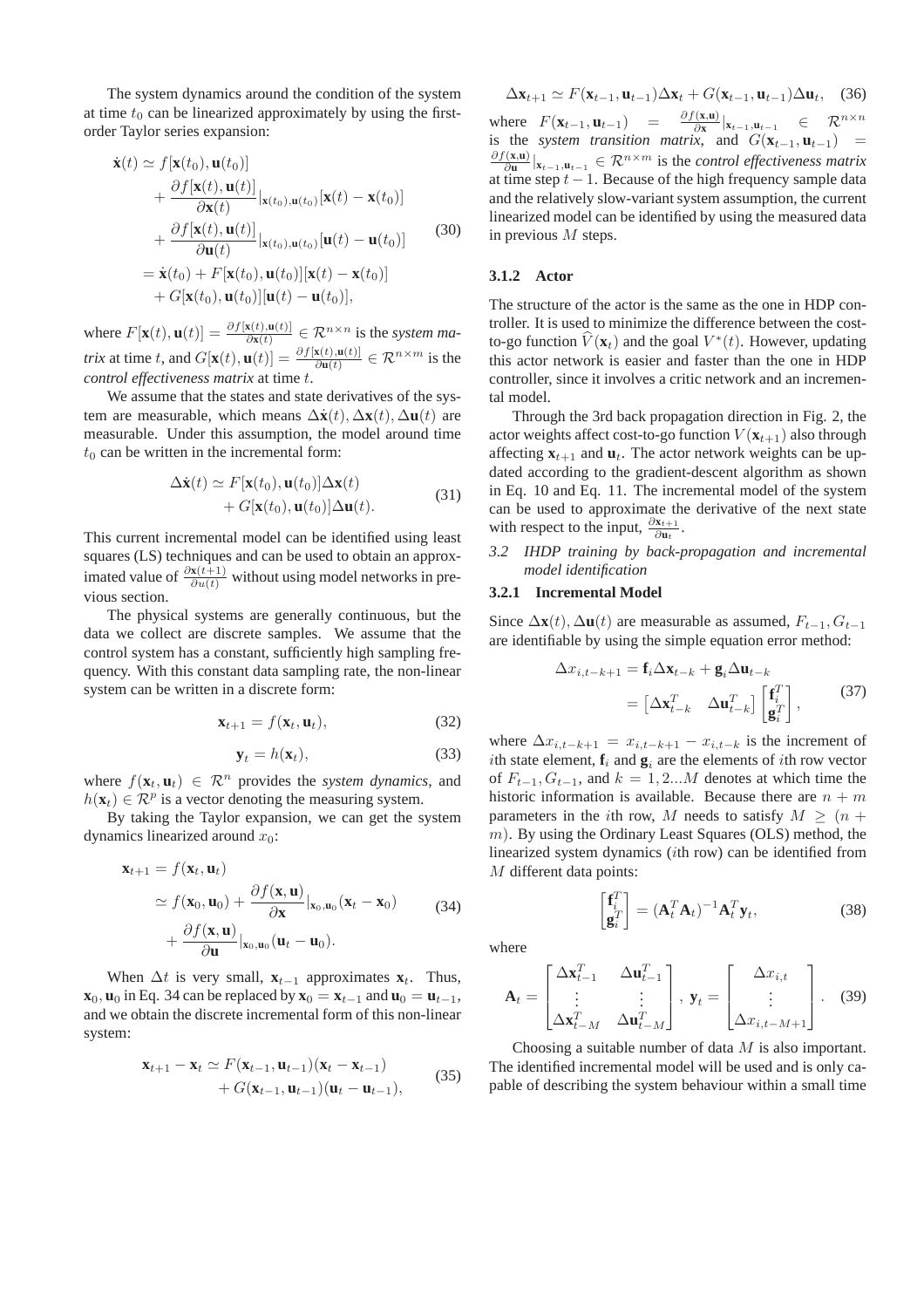range. When M is very large, the identified model may not represent the local linearized model of the nonlinear system. However, when  $M$  is too small, the linear system might be ill-conditioned, especially at which point the excitation is not sufficient. Thus, choosing  $M$  depends not only on the sampling frequency and non-linearity, but also the intensity of the excitation. In this paper, M is chosen to be  $2 \cdot (n + m)$ .

#### **3.2.2 Actor**

To update the actor network weights, the network error  $E_a$  go through the critic network, incremental model, and the actor network consequently along the 3rd back-propagation directions in Fig. 2. The partial derivative of the network output with respect to the network weights (Eq. 23 to 25) and the partial derivative of the network output with respect to the network input (Eq. 26, 27) are needed for the term  $\frac{\partial \hat{V}(x_{t+1})}{\partial x_{t+1}}$ and term  $\frac{\partial \mathbf{u}_t}{\partial \mathbf{w}_a(t)}$  in Eq. 11, respectively.

With the linearized incremental model, the term  $\frac{\partial \mathbf{x}(t+1)}{\partial u(t)}$ can be easily approximated:

$$
\frac{\partial \mathbf{x}(t+1)}{\partial u(t)} \simeq \partial [\mathbf{x}_t + F(\mathbf{x}_{t-1}, \mathbf{u}_{t-1})(\mathbf{x}_t - \mathbf{x}_{t-1})
$$
  
+  $G(\mathbf{x}_{t-1}, \mathbf{u}_{t-1})(\mathbf{u}_t - \mathbf{u}_{t-1})]/\partial u(t)$  (40)  
=  $G(\mathbf{x}_{t-1}, \mathbf{u}_{t-1}).$ 

This method simplified the approach of updating actor network weights and accelerate the learning with direct on-line identification of the incremental model.

#### **4 APPLICATION**

This section will present an illustrative application of both the HDP and the IHDP algorithms on a simulation model for validation. The flight control task is to track a changing reference, when there is input disturbances, which is a most basic and important control task for air vehicles.

## *4.1 Air vehicle model*

A nonlinear air vehicle simulation model will be used in this section. Air vehicle models are highly nonlinear and can be generally given as follows:

$$
\dot{\mathbf{x}}(t) = f[\mathbf{x}(t), \mathbf{u}(t) + \mathbf{w}(t)],\tag{41}
$$

$$
\mathbf{y}(t) = h[\mathbf{x}(t)],\tag{42}
$$

where Eq. 41 is the kinematic state equation,  $\mathbf{w}(t)$  is the external disturbace, which is set to be caused only by the input noise, and Eq. 42 is the output equation.

As an application for these control algorithms, only elevator deflection will be regulated as pitch control to stabilize the air vehicles. Thus, we are interested in two longitudinal states, *angle of attack*  $\alpha$  and *pitch rate* q (i.e. the system variables are  $\mathbf{x} = [\alpha, q]$ , and one control input, *elevator deflection angle* δ<sub>ε</sub>.

The nonlinear model in the pitch plane is simulated around a steady wings-level flight condition:

$$
\dot{\alpha} = q + \frac{\bar{q}S}{m_a V_T} C_z(\alpha, q, M_a, \delta_e), \tag{43}
$$

$$
\dot{q} = \frac{\bar{q}Sd}{I_{yy}} C_m(\alpha, q, M_a, \delta_e), \tag{44}
$$

where  $\bar{q}$  is dynamic pressure, S is reference area,  $m_a$  is mass,  $V_T$  is speed, d is reference length,  $I_{yy}$  is pitching moment of inertia,  $C_z$  is the aerodynamic force coefficient, and  $C_m$  is the aerodynamic moment coefficient.  $C_z$  and  $C_m$  are highly nonlinear functions of angle of attack  $\alpha$ , pitch rate q, Mach number  $M_a$  and elevator deflection  $\delta_e$ .

As a preliminary test, an air vehicle model (parameter data) is taken in the pitch plane for  $-10^{\circ} < \alpha < 10^{\circ}$  [16, 17]:

$$
C_z(\alpha, q, M_a, \delta_e) = C_{z1}(\alpha, M_a) + B_z \delta_e,
$$
  
\n
$$
C_m(\alpha, q, M_a, \delta_e) = C_{m1}(\alpha, M_a) + B_m \delta_e,
$$
  
\n
$$
B_z = b_1 M_a + b_2,
$$
  
\n
$$
B_m = b_3 M_a + b_4,
$$
  
\n
$$
C_{z1}(\alpha, M_a) = \phi_{z1}(\alpha) + \phi_{z2} M_a,
$$
  
\n
$$
C_{z2}(\alpha, M_a) = \phi_{m1}(\alpha) + \phi_{m2} M_a,
$$
  
\n
$$
\phi_{z1}(\alpha) = h_1 \alpha^3 + h_2 \alpha |\alpha| + h_3 \alpha,
$$
  
\n
$$
\phi_{m1}(\alpha) = h_4 \alpha^3 + h_5 \alpha |\alpha| + h_6 \alpha,
$$
  
\n
$$
\phi_{z2} = h_7 \alpha |\alpha| + h_8 \alpha,
$$
  
\n
$$
\phi_{m2} = h_9 \alpha |\alpha| + h_{10} \alpha,
$$

where  $b_1, ..., b_4, h_1, ..., h_{10}$  are validated constant coefficients in the flight envelop [17].

To accomplish the reference tracking task, an adaptive controller with the actor need to be found out by minimizing the cost-to-go function  $V(\mathbf{x}_t)$  with a feasible critic and model.

#### *4.2 Results and Discussions*

Two algorithms are applied to this problem: traditional HDP uses a neural network to approximate the plant model and IHDP uses the incremental approach. The identified models are used 1) to predict the next states, which is used to estimate the cost-to-go of the next state and its difference from the minimal cost, and 2) to estimate the control effective matrix, which is used to update the actor during the error back-propagation.

Fig.3 shows the one-step prediction of  $\alpha$  and q, when there is a sine input excitation, using the on-line identified neural network model and the incremental model. As illustrated in Fig.3 (a), the one-step state predictions using both methods are feasible. However, the prediction using the neural network needs more time to learn at the beginning. When having a close look at the prediction errors with Fig.3 (b) and (c), the prediction using incremental approach has significantly higher precision. Fig.4 presents the identification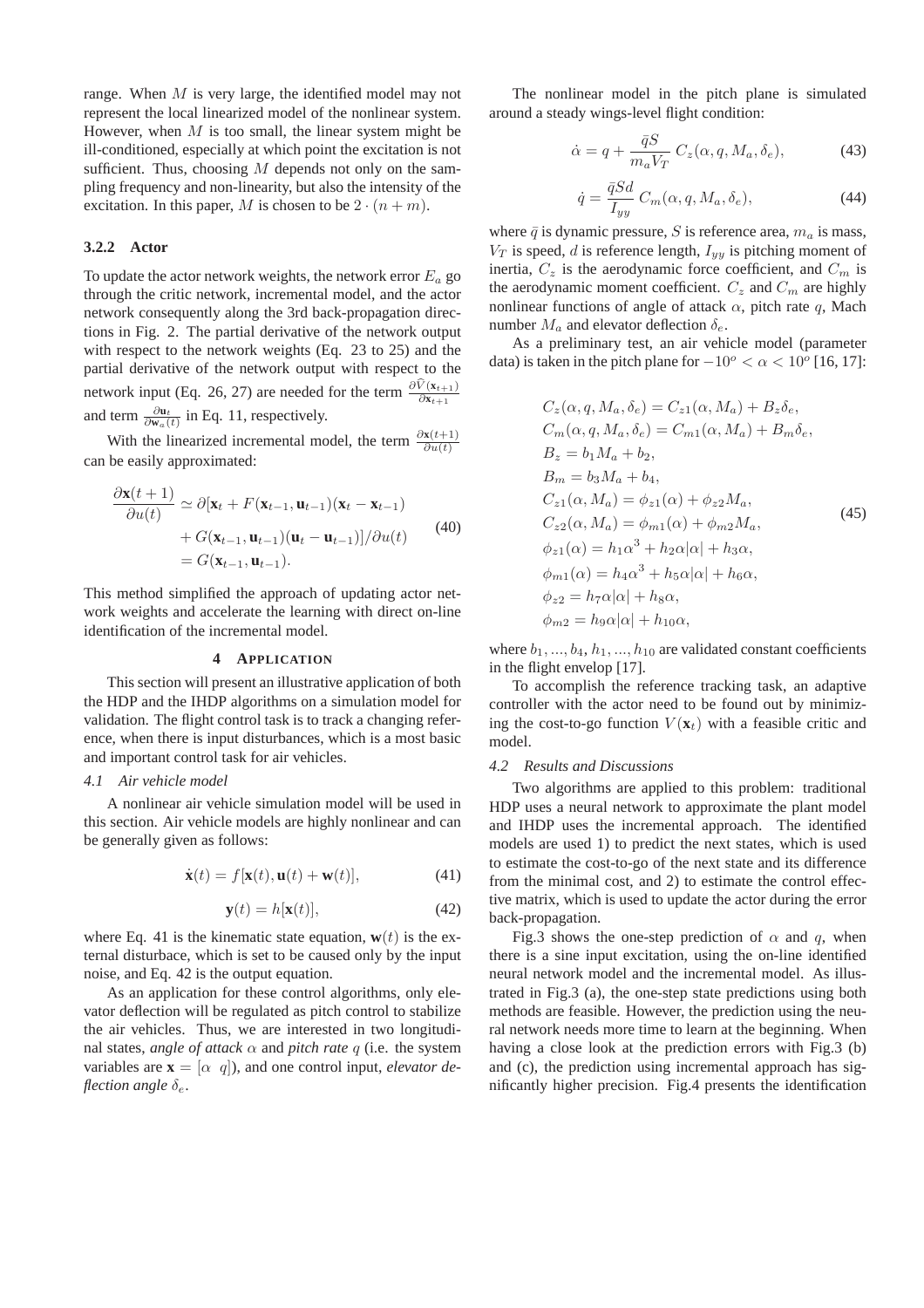

Figure 3: One-step prediction with on-line identified model using neural networks and incremental approach.



Figure 4: On-line identified control effective matrix using neural networks and incremental approach.

results of the control effective matrix,  $G = [G1, G2]'$ , using the two methods. It is apparent that the incremental method has a substantially improved identified control effective matrix, which is to approximate an important term  $\frac{\partial x_{t+1}}{\partial u_t}$  in updating Actors.

Fig.5 illustrates the performance of the traditional HDP method and IHDP method when applied to an on-line track-



Figure 5: On-line tracking problem using neural networks and incremental approach.

ing problem. Comparing to traditional HDP method, IHDP method can identify the local model and reject the disturbance much quicker at the beginning, and follow the reference signal more precisely. A slow on-line training of model neural network of traditional HDP may lead to a large overshoot and lost control at the initial stage. In realistic cases, traditional HDP needs an off-line training of the model before on-line training of the controller to prevent failures. On the other hand, IHDP does not need off-line learning because of a quick linearized local model identification at the beginning, which is very fast and accurate.

## **5 CONCLUSION**

This paper proposed a new approach, incremental model based heuristic dynamic programming, to design an adaptive flight control method without sufficient a-prior knowledge of the system dynamics. This method combines the advantages of HDP methods, which are adaptive and use a more general function approximator, and of incremental approaches, which do not need off-line learning and accelerate the on-line learning efficiently. The HDP method using a neural network to approximate the system dynamics and the IHDP method using incremental models are applied to a simple and illustrative application. By comparing the results, it is apparent that the presented IHDP method speeds up the on-line learning at the beginning and has a significantly higher precision than traditional HDP methods. To accelerate the on-line learning when a-prior knowledge is unknown or the system dynamics are changed suddenly is of great practical value.